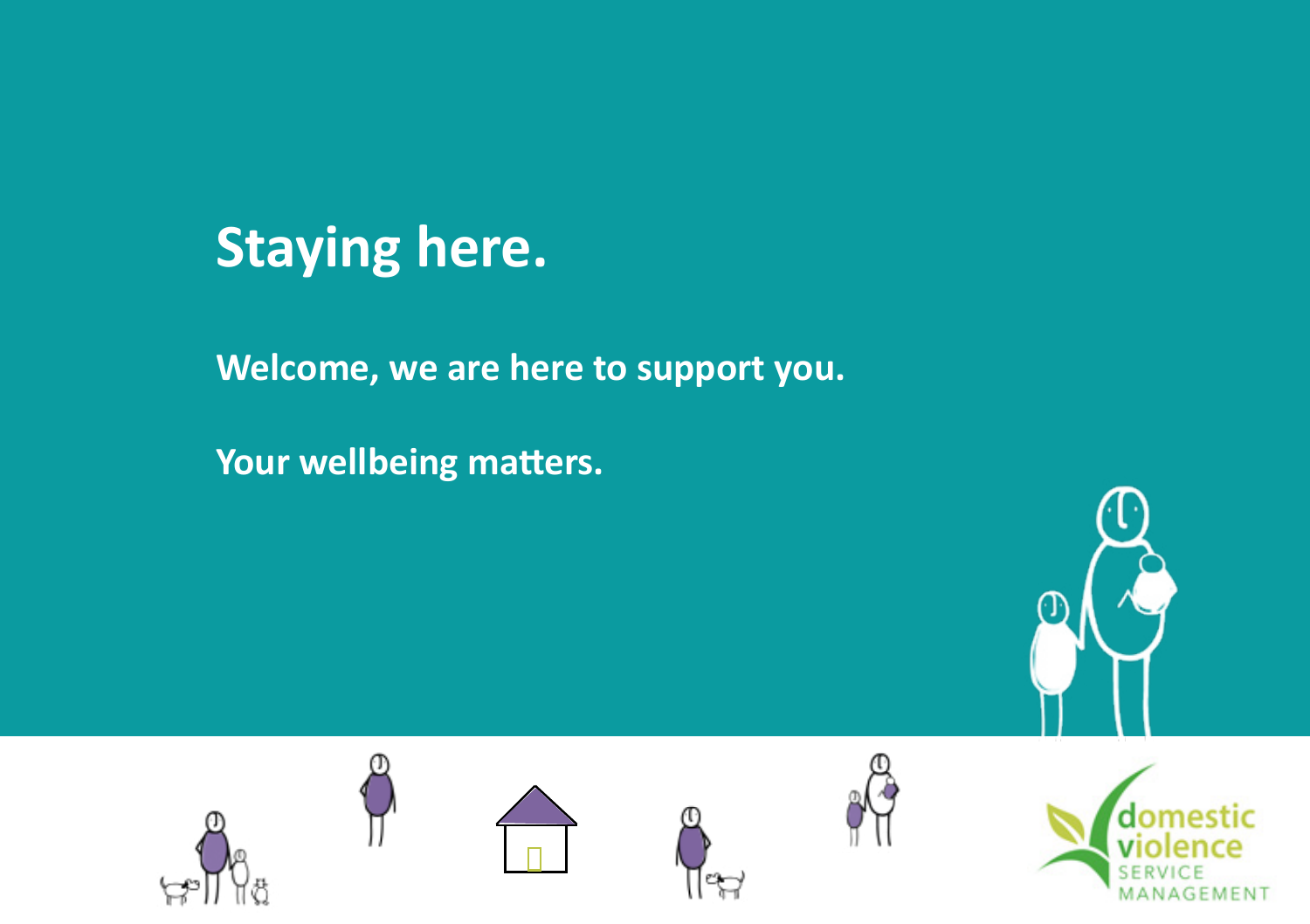DVSM provides services in Inner Sydney, Western Sydney and in Wilcannia in rural NSW.

Our approach is person centred, using a case management process to identify, understand and respond to your individual needs.

In partnership with you, we'll work to effectively meet your needs whilst enabling you to seek any supports you may need into the future.

This involves us working with the broader service system and connecting you to the most appropriate supports for you to achieve your short, medium and long-term goals.

# **Where and how we work.**

*We welcome all people. We respect and work with people according to their lived and expressed gender and identity.*

Domestic Violence NSW Service Management is a registered charity (ABN 26 165 400 635)



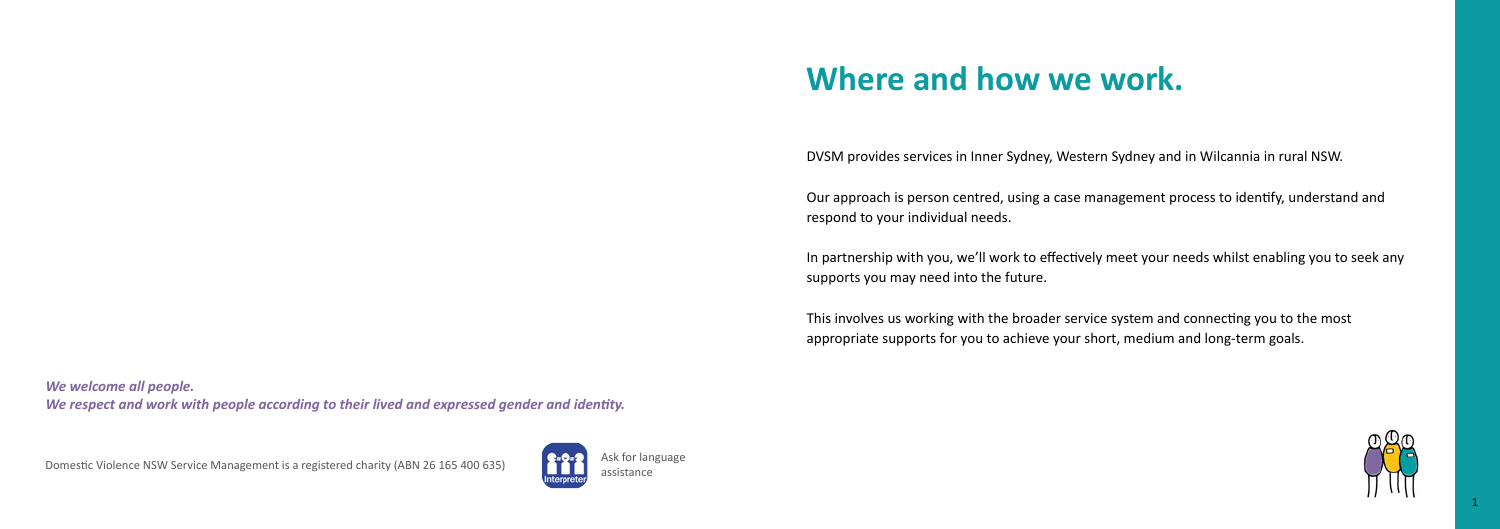- Staff will welcome you into the accommodation and show you around and introduce you to other residents.
- You will be given a swipe card, which will be your key to the refuge and will open all external gates, refuge doors and your own bedroom.
- Within your bedroom you will find linen, blankets, towels and a welcome pack containing toiletry items.
- Should you need anything else please don't hesitate to let us know.



# **Your first night.**

Our aim is to create a space where people feel safe. This takes all of us to work together.

# **Staying with us.**

*We are here to support you.*

- Please turn off location settings on your phone.
- Keep your location a secret, please don't share the address with anyone.
- Please keep gates closed.
- Call 000 in an emergency or if you feel unsafe.
- If you do call 000 please then call a staff member using the grey 'on call' button on the refuge phone, if it is safe to do so.



## **Personal safety**

- Violence in any form is unacceptable.
- Be mindful of children.
- Please be respectful of other residents.
- For the comfort of everyone please refrain from being intoxicated on the premises.

## **Living with others**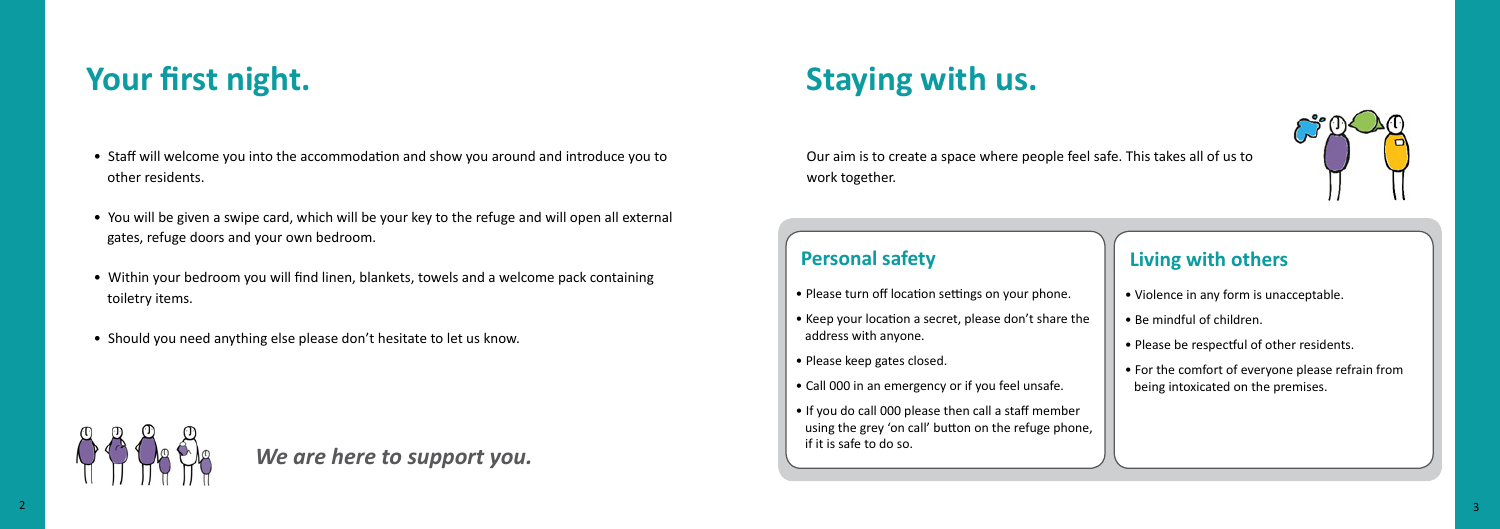We will work with you to find a safe and secure place to stay for the future. In the short time while you stay with us…

# **House facilities and responsibilities.**

- Your own bedroom to share with your family.
- A safe to put your money and valuables in.
- A place to have your mail sent to  $-$  ask a staff member for the PO Box address.
- Access to a shared kitchen cooking and fridge. You will have a cupboard you can lock for your food.
- Access to a washing machine. Clothes drier is \$1 coin per cycle.
- Access to Wi-Fi internet.

## **You will have:**

## **We will ask you to please:**

- The fee for your accommodation at ROAR is up to 25% of your income. The maximum rate charged is \$150 per week.
- We charge \$15 per week for utilities (electricity, gas, internet and water).
- This is up to a total of \$165 per week.
- You may be eligible to receive government assistance to pay these fees such as rent assistance.
- Talk to us if you are experiencing financial hardship and are unable to pay this fee. Inability to pay this fee will not prevent you from using our service.



# **Fees and charges.**

- Supervise your children.
- Join us in the house catch ups to provide feedback about what each site might need or how we can support you better.
- Access to shared computers.
- Shared pay phone with free calls to Centrelink and the Department of Housing.
- Access to a staff member in the evenings and on weekends if you need urgent assistance. To reach the 'on call' staff call 9621 0800 or press the grey 'on call' button on the payphone.
- Access to common area/playroom.
- Access to a variety of items such as clothing, nappies and toys.
- Leave shared spaces clean after using them.
- Smoke outside.
- Let a staff member know if you are staying away from the refuge overnight.
- $\overline{4}$   $\overline{5}$ • Feel free to use feedback boxes located on each site.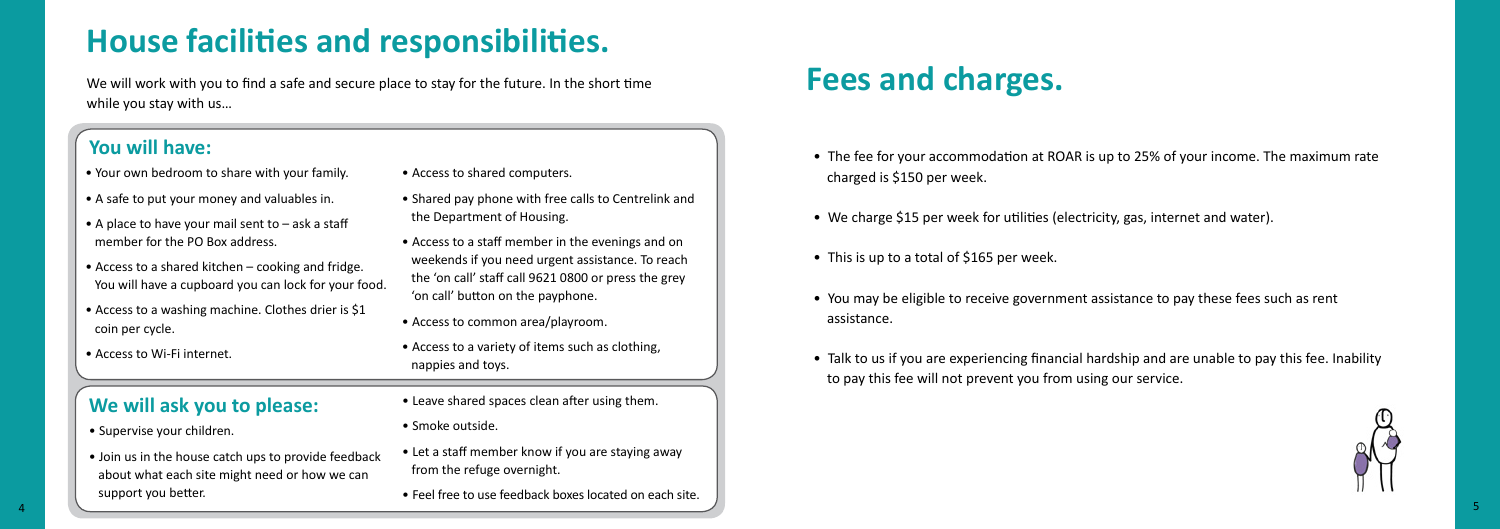# **We welcome your feedback.**



## **We want to hear from you and we always appreciate feedback.**

**You can give us feedback at anytime when you are using our service or when you leave.**

**You can do this by:** 

- In the event of an emergency call 000.
- After calling 000, please call 'on call' support, if safe to do so.

## **In an emergency.**



## **The following information is important to be aware of in the event of an emergency:**

**Fire drill:** We have a monthly fire drill to ensure that all residents are familiar with the alarm and are able to assemble at the evacuation meeting point.

- **Evacuation plan:** Each house has an evacuation plan located on the back of each bedroom door.
- **Evacuation meeting point:** Each house has an evacuation meeting point. In the event of an emergency, we ask you to quickly and calmly assemble at the meeting point with your children and your pets. DVSM staff will show you the meeting point when you move in.

| Talking to any of our team members                  |                                                                  |
|-----------------------------------------------------|------------------------------------------------------------------|
| Sending an email to us:<br>yourvoice@dvnswsm.org.au | <b>Completing the contracts</b><br>on our websi<br>www.dvnswsm.c |





 **Fire extinguisher/blanket:** There are fire extinguishers and fire blankets in every house, please make sure you know where they are kept.

We try our best to get things right for you. If we do please tell us and if we don't please tell us so we can address it and do things better in future.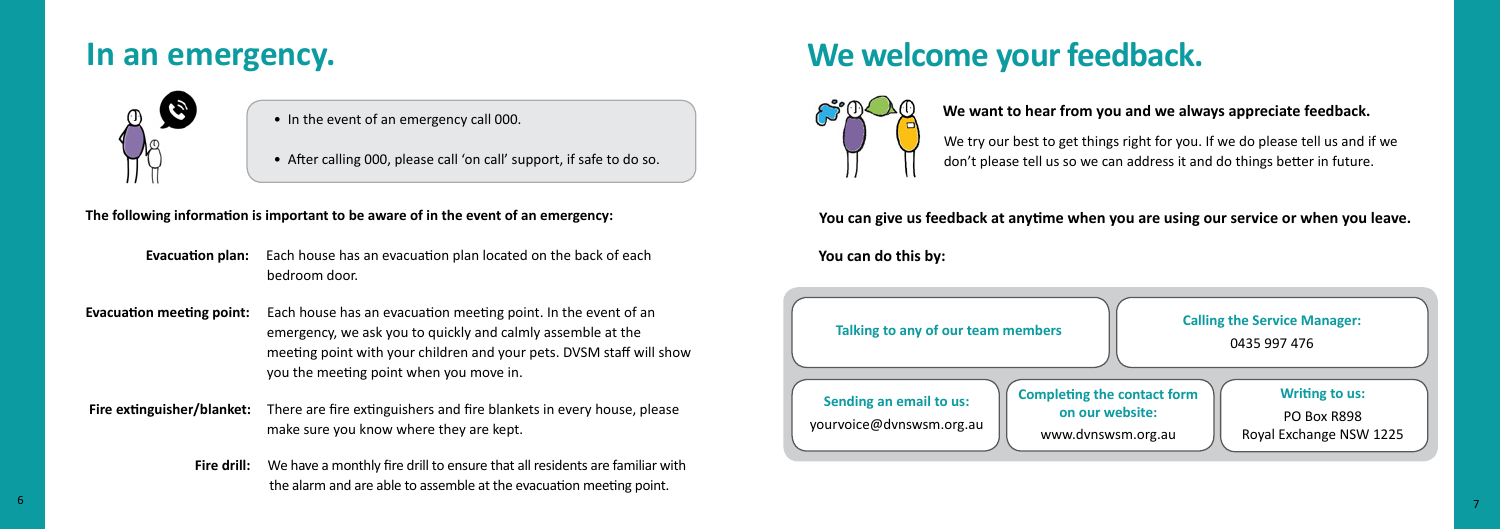



# **Useful contact details.**

**When you move out of the accommodation please remember to:**

- Re-direct your mail to your new address, if you have been receiving mail at the DVSM PO Box.
- Empty your safe.
- Empty your food cupboard.
- Take your linen for use in your new home.
- Leave your room clean for another family.
- Consider completing our survey or provide feedback to staff or through feedback box.

# **Moving on.**



### **Contact us**

See our website for details of other service numbers that may be able to assist.